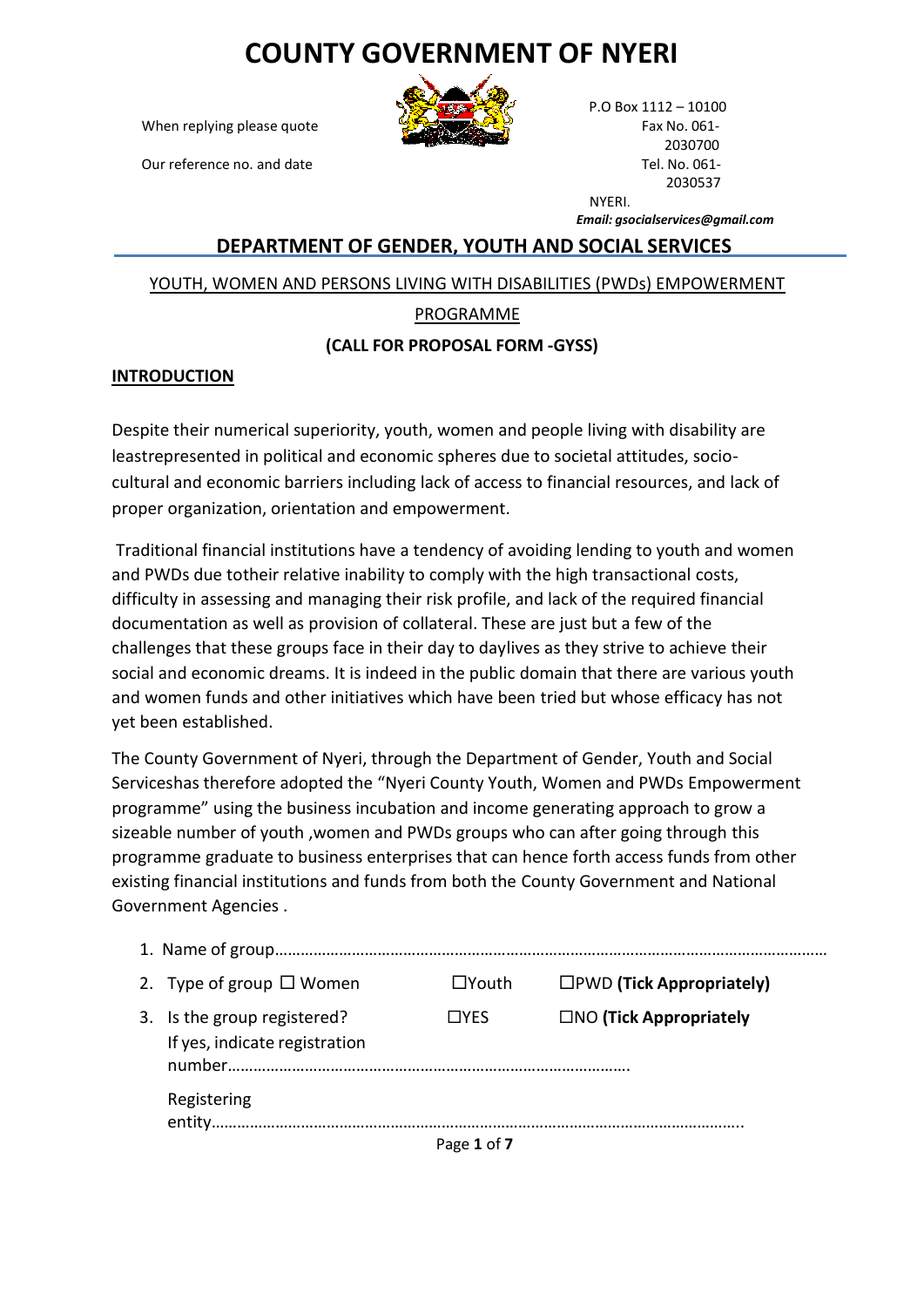| 5.                                                                                   |  |  |  |  |  |
|--------------------------------------------------------------------------------------|--|--|--|--|--|
|                                                                                      |  |  |  |  |  |
|                                                                                      |  |  |  |  |  |
|                                                                                      |  |  |  |  |  |
|                                                                                      |  |  |  |  |  |
|                                                                                      |  |  |  |  |  |
| ٠                                                                                    |  |  |  |  |  |
| ш                                                                                    |  |  |  |  |  |
|                                                                                      |  |  |  |  |  |
| 9.                                                                                   |  |  |  |  |  |
|                                                                                      |  |  |  |  |  |
| 10. What type of income generating activity does your group engage in                |  |  |  |  |  |
|                                                                                      |  |  |  |  |  |
|                                                                                      |  |  |  |  |  |
|                                                                                      |  |  |  |  |  |
| 11. Why does the group feel that it qualifies for the equipment, tool and or support |  |  |  |  |  |
|                                                                                      |  |  |  |  |  |
|                                                                                      |  |  |  |  |  |
|                                                                                      |  |  |  |  |  |
|                                                                                      |  |  |  |  |  |
| 12. Does the group have a bank account? YES $\Box$<br>NO <sub>0</sub>                |  |  |  |  |  |
| 13. If your answer in 10 above is yes provide detail<br>$\vert$                      |  |  |  |  |  |
| $\vert \vert \vert$                                                                  |  |  |  |  |  |
| III)                                                                                 |  |  |  |  |  |
|                                                                                      |  |  |  |  |  |
| 14. What equipment/tool/support does the group seek to acquire?                      |  |  |  |  |  |

………………………………………………………………………………………………………………………………………… …………………………………………………………………………………………………………………………………………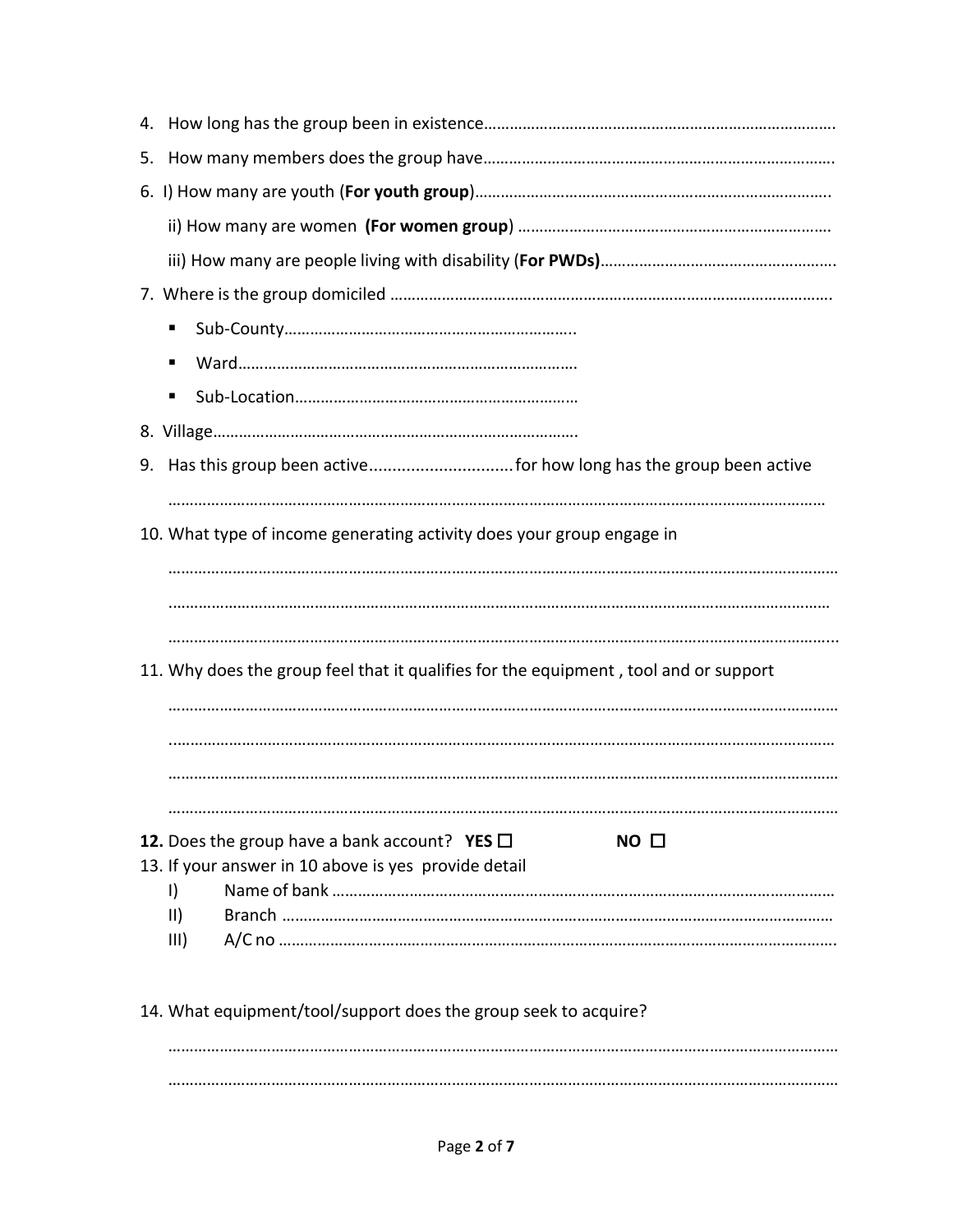|                                 | 15. Please elaborate on how the equipment/tool/support is going to generate income for |
|---------------------------------|----------------------------------------------------------------------------------------|
| the group                       |                                                                                        |
|                                 |                                                                                        |
|                                 |                                                                                        |
|                                 |                                                                                        |
|                                 |                                                                                        |
|                                 |                                                                                        |
|                                 | Who will be the custodian(s) of the group equipment/tools/support?                     |
|                                 |                                                                                        |
|                                 |                                                                                        |
|                                 |                                                                                        |
|                                 |                                                                                        |
|                                 |                                                                                        |
|                                 | 16. How does the group intend to solve differences among members if, and when they     |
|                                 |                                                                                        |
|                                 |                                                                                        |
|                                 |                                                                                        |
|                                 |                                                                                        |
|                                 |                                                                                        |
|                                 |                                                                                        |
| 17. Name of the group officials |                                                                                        |
| Chairperson -                   |                                                                                        |
|                                 |                                                                                        |
|                                 |                                                                                        |
|                                 |                                                                                        |
|                                 |                                                                                        |
| Secretary                       |                                                                                        |
|                                 |                                                                                        |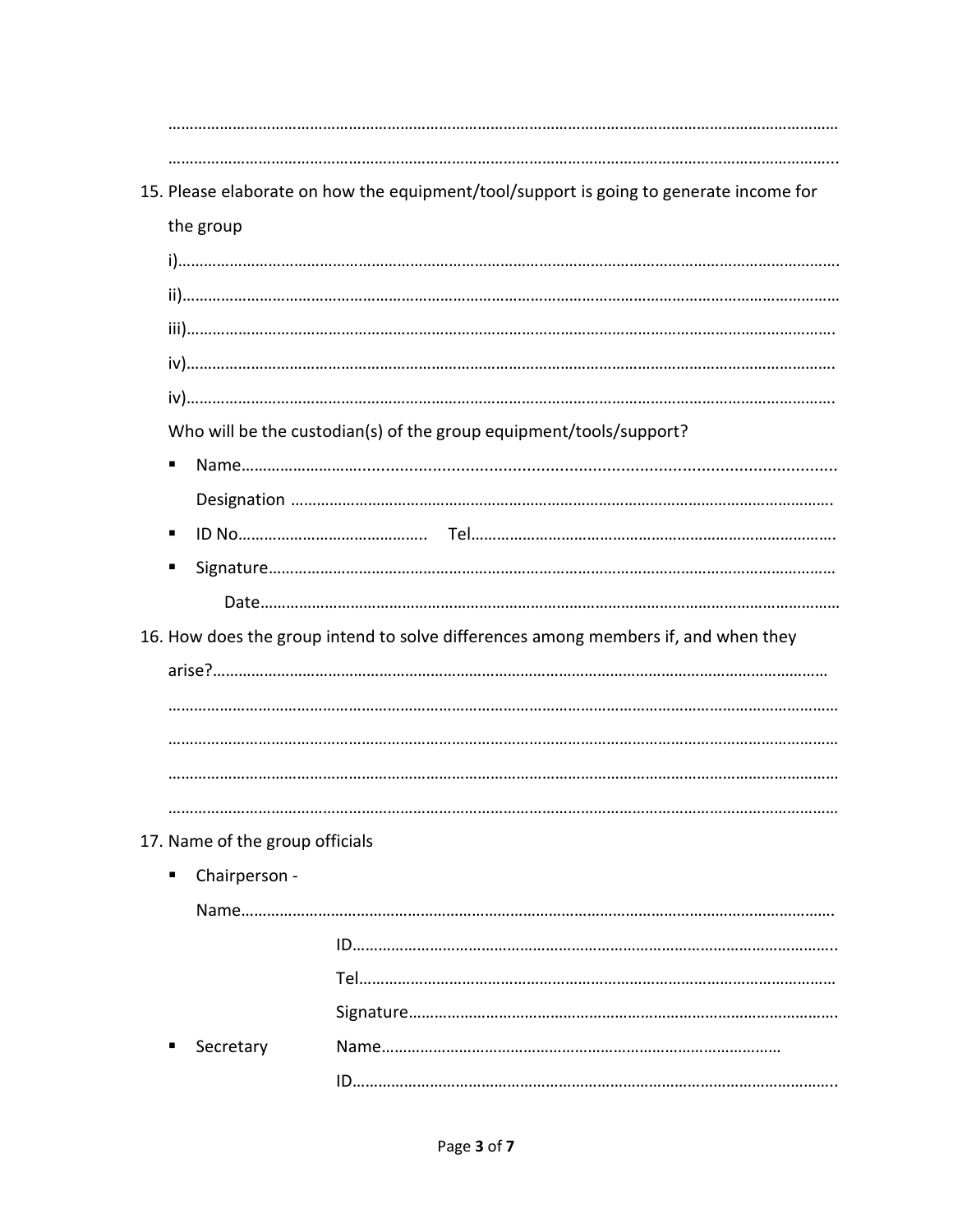| $\blacksquare$ | Treasurer                      |  |
|----------------|--------------------------------|--|
|                |                                |  |
|                |                                |  |
|                |                                |  |
|                |                                |  |
|                | <b>Other Designated Member</b> |  |
|                |                                |  |
|                |                                |  |
|                |                                |  |
|                |                                |  |

# **CONDITIONS FOR QUALIFYING TO RECEIVE THE EQUIPMENT, TOOLS OR SUPPORT**

To qualify for the youth, women and persons living with disability business incubation equipment and tools, support, the interested groups must meet the following conditions;

- a) The youth, women or persons living with disability groups must be registered with thestate department for social development or any other registering entity.
- b) The registration certificate **MUST** be valid or renewed to reflect the current calendaryear.
- c) The group must be active and **MUST** have a constitution or rules and or regulations thatgoverns its operations
- d) The group must have at least five or more members and where at least two thirds of those members must be within the 18 to 34 age bracket for the youth group or must bewomen for women groups or people living with disability depending on the category of the group or as may be prescribed by any written law or policy.
- e) At least half of the group members must reside within the ward where the application ismade.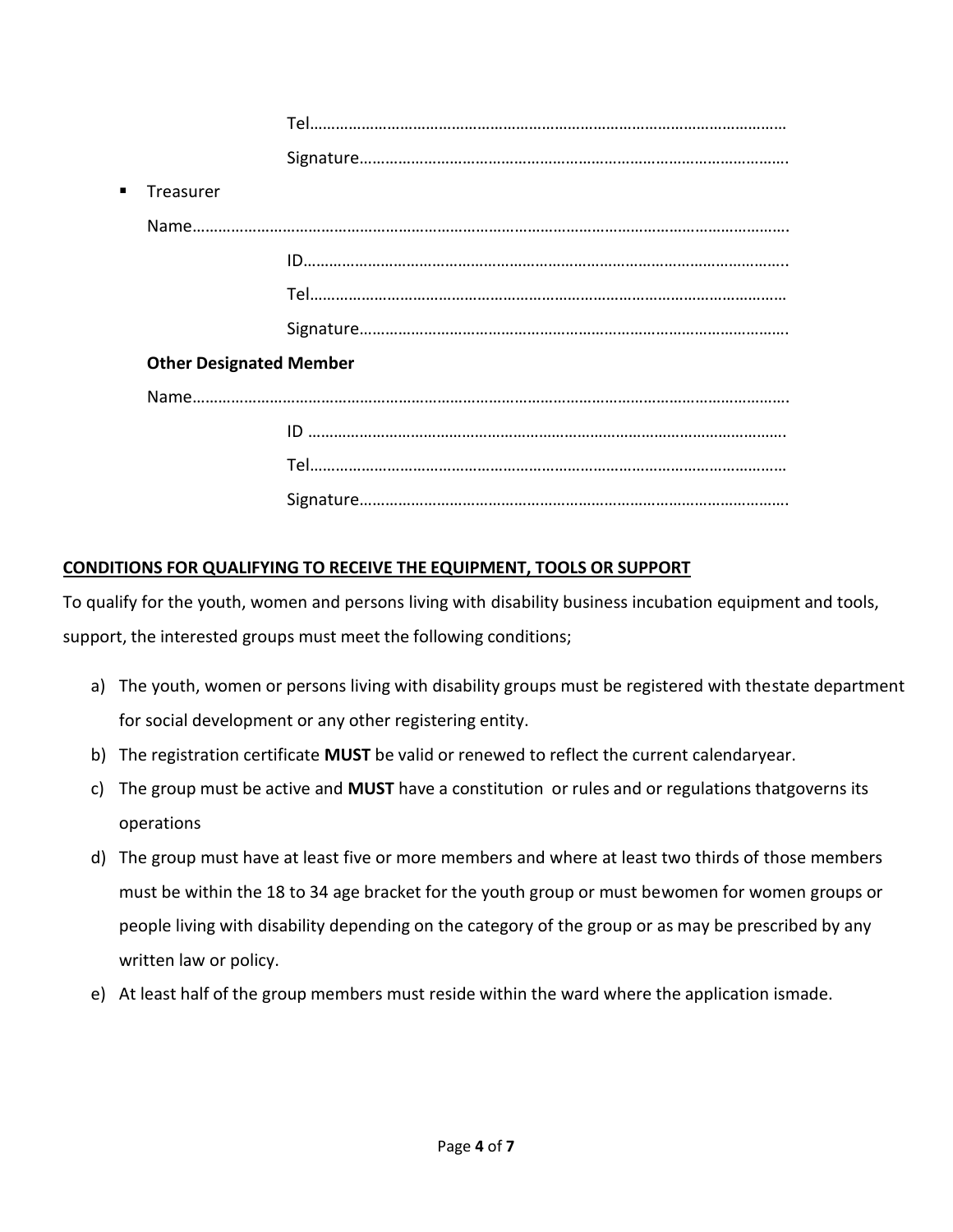- f) The members of the group at any particular time of its existence must correspond with the list held by the state department of social development.
- g) A person can be a member of not more than two groups that have benefited from this programme.
- h) The group must have in its possession minutes with resolutions that demonstrates how decisions are arrived at.
- i) Once a group has met the criteria, it should then come up with a proposal within the given time frame, that outlines the business activities it intends to carry out, justification for selecting that particular business activity including past experience, how all the members will benefit including ratios or percentages of sharing profits and benefits , how the funds will be accounted for, what percentage of profits will be ploughed back to the business and how in case of loss, breakdown, dissolution of the group or theft the equipment's/ tools will be replaced.
- j) On receiving the equipment's, the group must select the person who will take custody of the equipment on behalf of members.
- k) The group must also demonstrate how equipment though in custody of the selected person(s) as the custodian(s) still belongs jointly to the members though owned by the county government of Nyeri.
- l) The equipment however will remain the property of the County Government of Nyeri including their disposal which must conform to the Public Procurement and Disposal Act of 2007.
- m) Groups that do well in their income generating activities will be considered for more support by the programme.
- n) Groups that will benefit from the programme but fail to use the equipment for a period of 6 months will have the equipment repossessed and issued to other groups that might have missed out or were doing extremely well in the initial disbursement.
- o) The department in case of misuse, incessant wrangles within the group that prevents the members from achieving the set objectives reserves the right to reclaim the equipment(s) and tools including surcharging the group members for unexplained loss.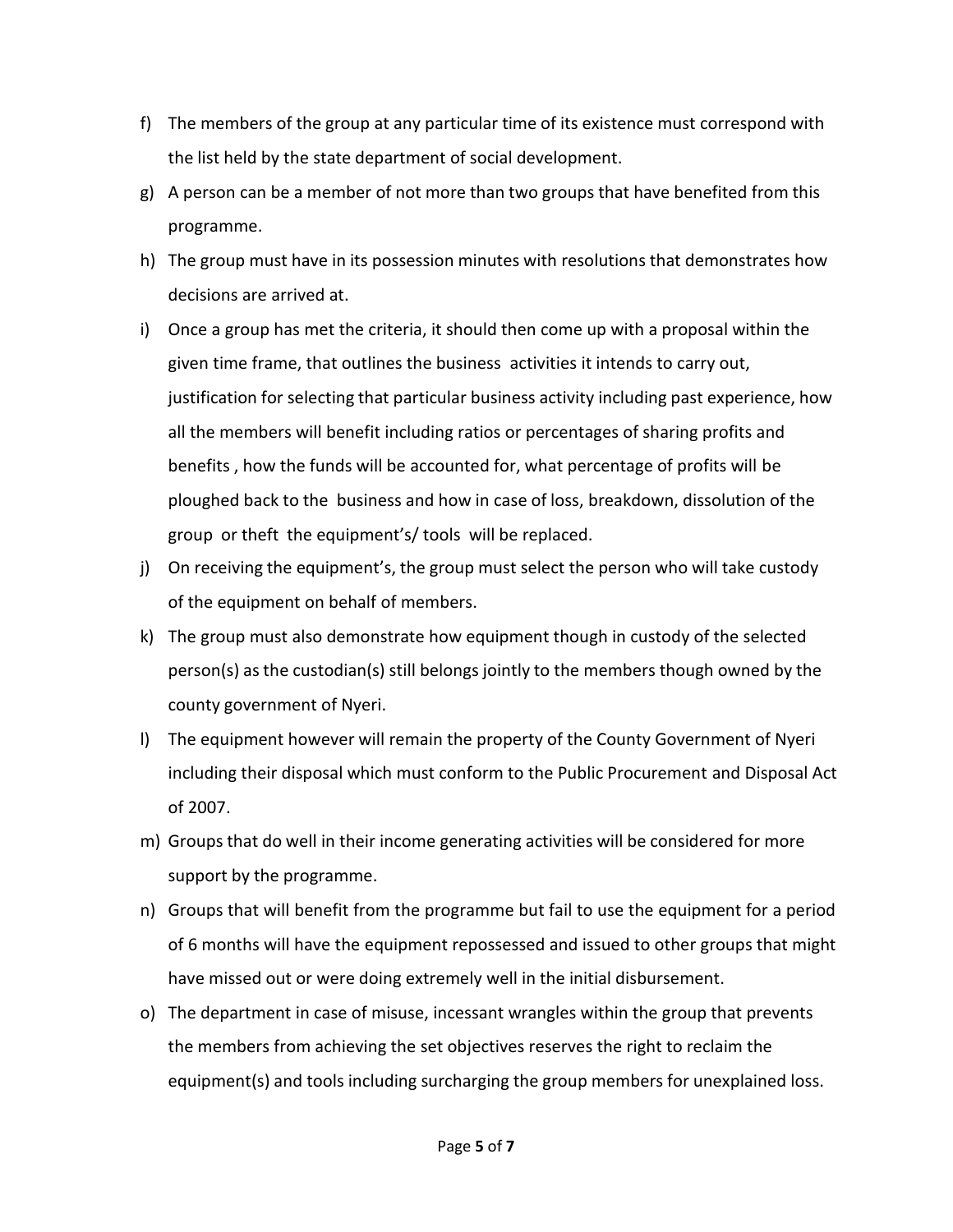- p) For a group to qualify for a business activity that requires space, or certain professional experience, the group must demonstrate that it has such space or possess such professional experience.
- q) The department will work closely with other county departments, agencies of the national government to supervise, monitor and evaluate the performance of the group which will form the basis for further support or withdrawal of such support as the case might be.
- r) In case of theft, fraud or unjustified expulsion of members or unexplained departure of more than a third of the members, or complaints from members during the support of the equipment and tools period, the department will investigate the issue including employing state or county agencies, the report of which will form the basis of its decision.
- s) Each group will be required to sign a contract document as a commitment to adherence to all the conditions governing this programme.

# **FOR OFFICIAL USE ONLY**

1. Recommendations of the Committee……………………………………………………………………………………………………………………… ………………………………………………………………………………………………………………………………………… ………………………………………………………………………………………………………………………………………… ………………………………………………………………………………………………………………………………………… ………………………………………………………………………………………………………………………………………… ………………………………………………………………………………………………………………………………………… 2. Type of equipment , tools or support approved by the committee for the group ………………………………………………………………………………………………………………………………………… ………………………………………………………………………………………………………………………………………… ……………………………………………………………………………………………………………………………………….. 3. Signatures of approving committee members **i) Chairman** Name………………………………………………………………………………………………………..